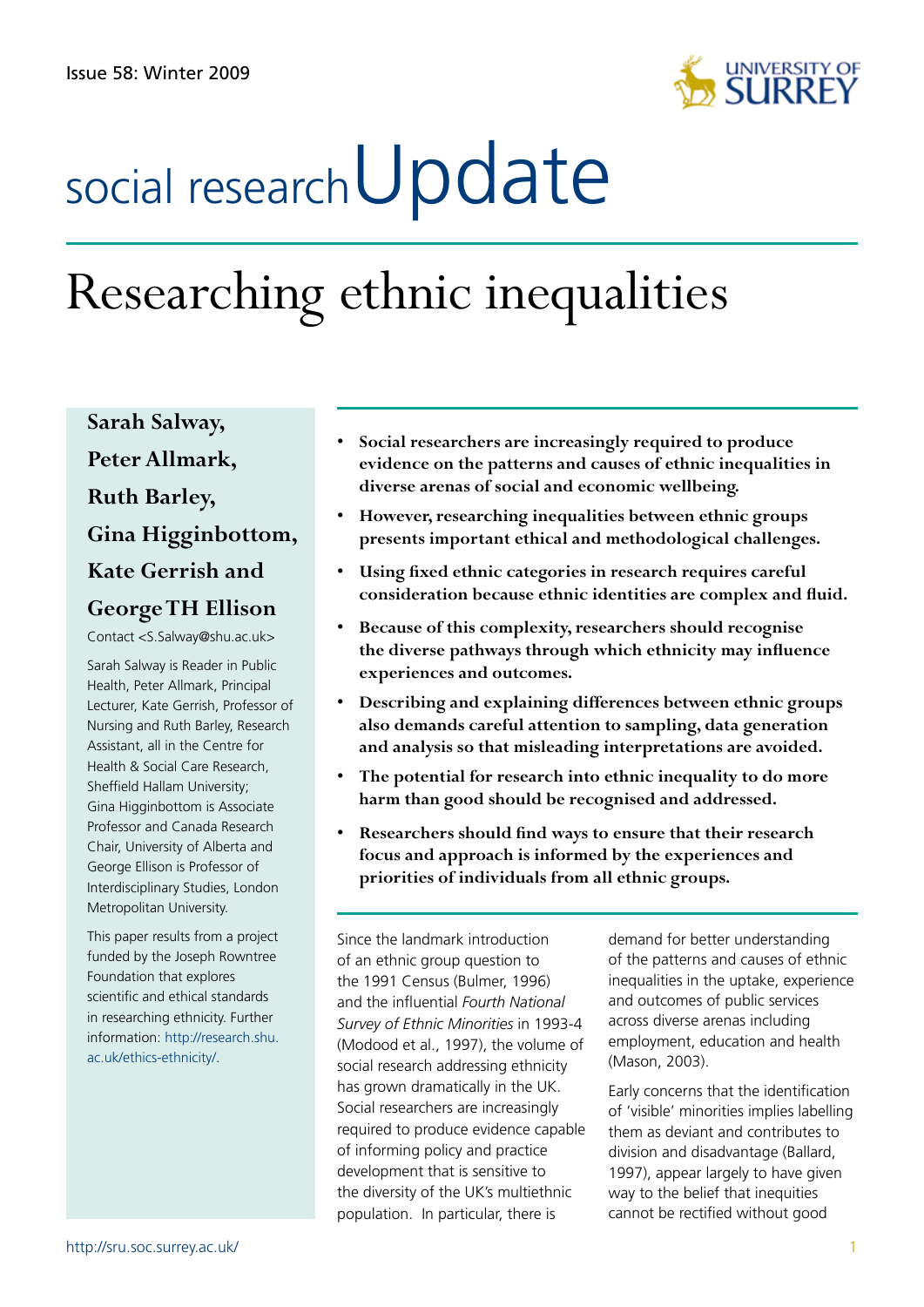data. Nevertheless, as research addressing ethnic inequality increases, so too do concerns about the scientific and ethical rigour of such work. Common criticisms include: inappropriate representations of ethnic groups as stable, discrete entities; failure to address concerns of minority ethnic people; and inadequate consideration of social, historical and political dimensions (Gunaratnam, 2003; Kalra, 2006). These criticisms reflect the significant challenges facing ethnic inequalities research. Here we highlight some central conceptual, methodological and ethical issues that deserve attention.

## Conceptualising ethnicity

The term 'ethnicity' is employed in diverse and contradictory ways in social research as well as in wider societal discourse. In its most generic form, 'ethnicity' represents a form of social or group identity, drawing on notions of shared origins or ancestry. However, different conceptualisations emphasise different aspects of such group identity and view the processes of ethnic identification very differently. Some conceptualisations emphasise cultural commonality, identifying shared beliefs and behaviours, sameness and belonging – essentially an internal identification. In contrast, other conceptualisations emphasise geographical origins and shared biological features among ethnic group members. Still others focus on socio-political dimensions, viewing ethnicity as the process through which boundaries between hierarchically organised groups are constructed, with an emphasis on external labelling, discrimination and disadvantage. Some conceptualisations invoke a combination of all three of these dimensions, identifying ethnicity as a 'biosocial' or 'biocultural' concept. There is also variation in the extent to which the boundaries and characteristics of ethnic groups are seen as fixed and stable. While

some researchers work with ethnic categories as if they are clearly bounded and secure, it is increasingly argued that identities must be seen as fluid; in a continual state of becoming (Hall, 1996; Bradby, 2003). Social researchers are also encouraged to make explicit in their research the multifaceted nature of ethnicity and the varied influences it may have on experiences and outcomes.

#### Framing research questions

A focus on ethnic inequalities tends to frame research studies in terms of comparisons between sets of individuals categorised as belonging to discrete ethnic 'groups'. Such an approach may identify areas of inequity. However, employing discrete categorical variables is challenging for those who regard ethnicity as fluid and context-specific. Furthermore, a fuller understanding of why ethnic inequalities arise and how they might be addressed is only likely through exploration of the processes of ethnic identification. Where researchers are constrained to work with ethnic categories, it is worth considering whether a study:

- avoids presenting ethnic categories as taken-for-granted, natural or neutral
- explores similarities as well as differences across ethnic groups
- adequately considers underlying dimension(s) of ethnicity and their relevance
- over-emphasises ethnicity, to the exclusion of other social identifiers
- is important to, and engages meaningfully with, those who are the subject of the research.

#### Operationalising ethnicity

Any attempt at producing ethnic categories (however refined) will not circumvent the fundamental tension that exists in fixing socially mediated identities that are inherently complex and variable. Furthermore, categorisation schemes and nomenclature vary over time and place, as illustrated by ongoing revisions to the UK census codes. This fluidity of categories and labels challenges their meaningfulness, comparison and synthesis (Morning, 2008). However, researchers can nonetheless seek to identify the best available categorisation for the study in hand (Ellison, 2005).

An important consideration is whether the categories chosen are adequate proxies for the factors of interest in the current study (be these cultural, sociopolitical or genealogical). Particular categorisations will have greater utility in some studies than others. For instance, Salway (2007) argued that the collective ethnic category 'South Asian' was inappropriate for understanding women's employment patterns and instead used the more refined categories of 'Indian', 'Pakistani' and 'Bangladeshi'. In contrast, Ali et al. (2006) in their study of GP-patient interactions used the broader category 'South Asian' and found the finer distinctions neither relevant nor necessary.

Often, researchers interested to explore ethnic inequalities must rely on secondary data collected using standardised, statutory classifications. Where new data can be collected there are pros and cons to adopting bespoke rather than standardised classifications. For instance, UK census categories have been criticised for being ethnocentric and conceptually confused (Ballard, 1997). Such standardised categories may also be imprecise measures of the dimension(s) of ethnicity under investigation. For example, the census category 'Black African' has doubtful utility in many contexts because of the substantial heterogeneity in national origins, religion, and language it conceals (Aspinall and Chinouya, 2008). However, statutory categories have often undergone substantial testing to ensure acceptability and meaning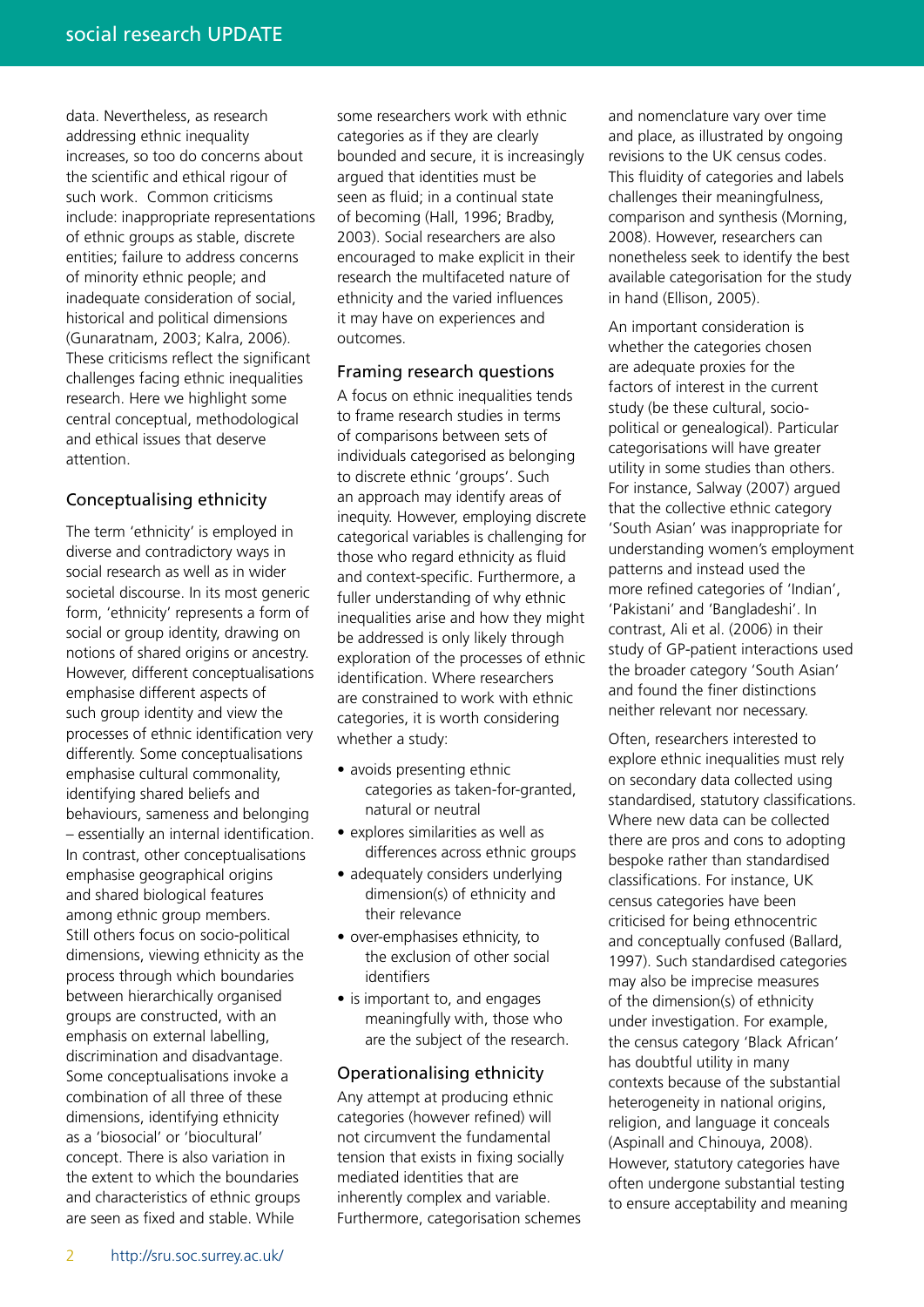to respondents (ONS, 2003); a factor that may influence how research findings are received and acted upon. Moreover, standardised categories facilitate comparisons and comprehensive data on population size (denominators) will usually only be available for statutory categories. A final issue is how ethnic category should be assigned. Selfreported ethnicity will best reflect individual perceptions of who we are and some argue this is the only accurate and ethical way to measure ethnicity. Nonetheless, assignment of ethnicity by a third party may also be appropriate, particularly when the focus is on external ethnic identification and treatment of 'others'.

#### Samples

Studies aiming to describe and explain ethnic inequalities can adopt either an exclusive or a comparative sampling strategy. Exclusive strategies recruit participants from just one ethnic group and are justified when an issue only, or disproportionately, affects the population concerned, or has not previously been adequately studied with regard to that group. In exclusive designs, comparisons may be drawn with earlier findings from other ethnic groups. In quantitative work, such exclusive samples should be representative of the wider population that could be categorised as belonging to the ethnic group involved. In qualitative work the exclusive sample drawn will relate to the wider group in a more theoretical or interpretive way. Bearing in mind the tendency for research to stereotype the experiences of minority ethnic groups, qualitative samples will often usefully capture a diverse set of respondents.

Comparative sampling strategies recruit participants from two or more ethnic groups to assess any similarities or differences in the area of interest. The ethnic categories used should capture equivalent levels of intra-group diversity and

focus on comparable dimensions of ethnic identity (be these cultural, socio-political or genealogical). These are technical issues that need not undermine simple descriptive comparisons but require careful consideration when aiming to explore causal relations between ethnicity and outcomes. Similar concerns arise in qualitative work when the groups sampled do not include individuals with uniform or meaningful experiences, and thereby can lead to misleading interpretations. However, the qualitative researcher has greater flexibility to investigate ethnic group identification and, if appropriate, to modify the sampling strategy as analysis proceeds. Comparative sampling strategies, whether quantitative or qualitative. should also generate an equivalent volume of data for each ethnic group of interest, to ensure that any comparisons are not compromised by spurious findings from smaller samples. In quantitative surveys, so-called boosted samples are often used to generate adequate samples for minority ethnic groups (e.g. the new longitudinal survey *Understanding Society*). Without such boosts the sample sizes of minority ethnic groups in representative samples will usually be too small to sustain comparative analyses.

Finally, effective recruitment of research participants from different ethnic groups may mean tailored information, utilisation of varied networks, and additional resources (McLean and Campbell, 2003). Researchers should also be alert to the dangers of over-researching particular ethnic groups leading to fatigue, particularly where there has been poor translation of findings into positive change.

#### Generating data

Since ethnicity can be a proxy for a wide range of factors, studies that seek to do more than simply document inequalities between

ethnic groups must generate data on a variety of potentially important dimensions. Effectively capturing processes of discrimination and exclusion may require innovative tools (Pollack, 2003). Researching ethnic inequalities will also frequently imply working across languages and cultural contexts, requiring careful attention to measurement validity and rigorous translation procedures (Behling and Law, 2000). More generally, researchers must be alert to the possibility that data generation approaches operate differently among different ethnic groups. Further, the identity of the data gatherer and interactions with research participants deserve attention, although notions of 'insider' and 'outsider' status are complex and there are no simple rules regarding ethnic matching (Gunaratnam, 2003).

## Analyses and interpretation

While comparative analyses between ethnic groups may be useful in flagging up inequalities, caution is needed. Importantly, researchers must avoid interpreting ethnic associations as explanations. Analyses should seek to identify underlying causal factors rather than simply inferring their existence. Where data on causal attributes are unavailable the interpretation of associations can only be speculative. Furthermore, even where a wide range of data is available (such as language, cultural beliefs, experiences of racism and so on), relevant variables, such as historical factors or wider social structures, are likely to remain beyond the scope of analysis. It is also worth recognising that a focus on ethnic inequalities may obscure diversity within groups and similarities across groups. In both qualitative and quantitative work it will be useful to explore how factors, such as age, gender, class and so on, interrelate with ethnicity. Meanwhile, exploring absolute levels of particular outcomes and drawing